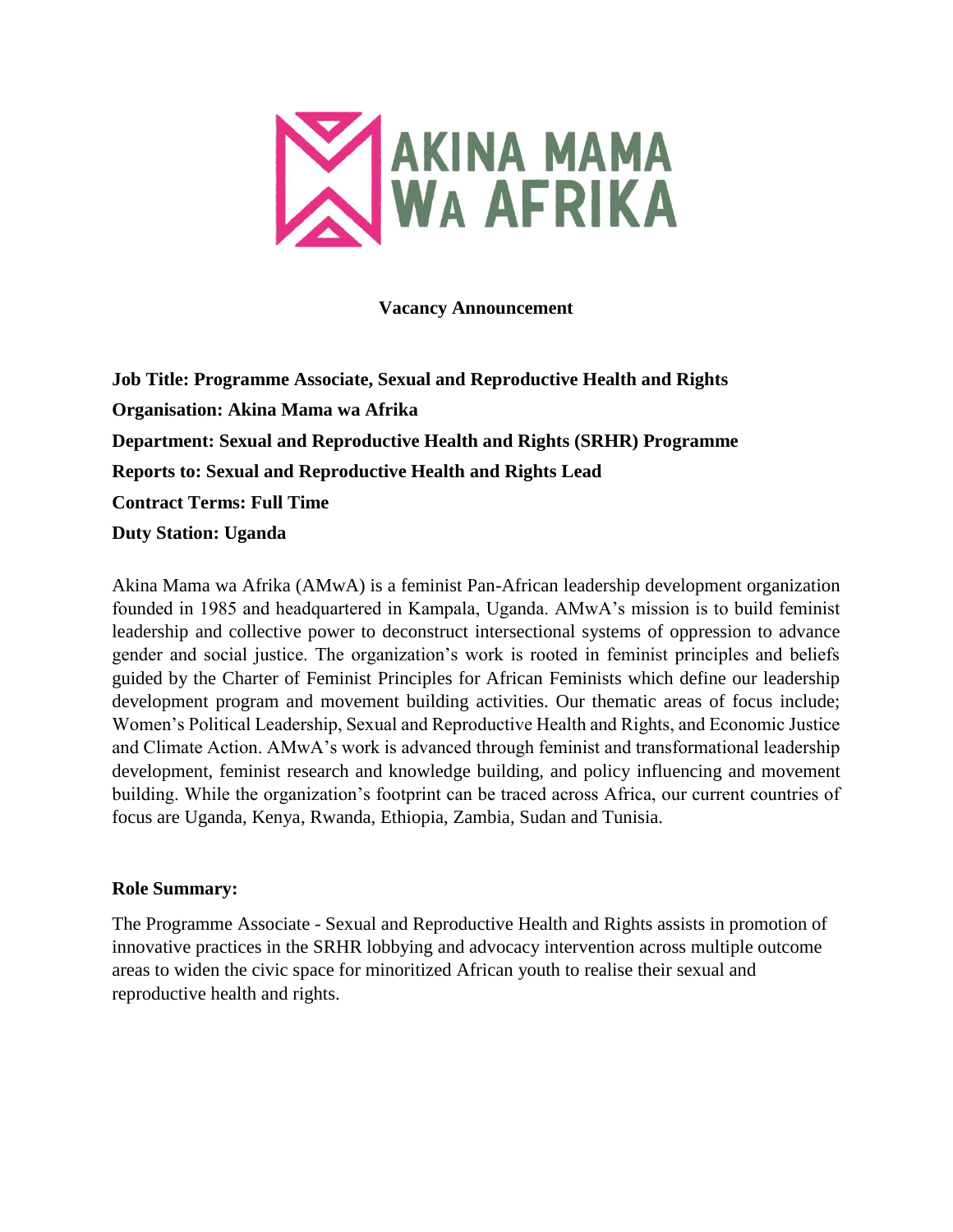### **Duties and Responsibilities:**

#### **Strategy, programme planning and implementation**

- Provides support to annual program planning processes and implementation of the activities under the SRHR Programme
- Assists in carrying out field supervision of programmes with guidance from the SRHR Programme Lead
- Provides support in the development of programme concepts and plans
- Conducts regular programme support and monitoring visits to partners
- Produces timely outcome-based reports for both internal and external use
- Supports in developing funding proposals and other fundraising activities

### **Documentation and Feminist Analysis**

- Provides support in assessing trends and systematic change relevant to SRHR
- Generates body of knowledge on SRHR through research, feminist analysis and documentation.
- Participates in the dissemination of results of research projects to internal and external constituents through a variety of avenues.

 Develops blogs/write ups on feminist analysis of SRHR issues in collaboration with the SRHR ` Lead

### **Advocacy and Movement Building**

- Promote and support innovative practices in intersectional SRHR advocacy and coalition building;
- Works closely with the team to amplify and sustain voices of African youth in all their diversities for their realization of their SRHR
- Identifies strategic networks and alliances with a diverse mix of allies, civil society and institutional actors, at national, regional and global levels and from multiple sectors, and works with likeminded organisations;
- Supports the creation and coordination of coalitions to embrace the intersectional feminist approaches to SRHR issues.
- Contributes to lobby and advocacy for and by African women, girls and genderexpansive persons in all their diversity, and works closely with the other teams to amplify and sustain the demands for the adoption of feminist alternatives
- Supports engagement of African women, girls and gender expansive persons across the region and diaspora in different policy spaces
- Support intersectional feminist policy analysis by assessing relevant multi-sector national, regional, and global policies through an intersectional lens and influences decisions for improvement in legal and policy frameworks
- Strengthen collaboration and networking among AMwA's local partners
- Contributes to integration of feminist analysis in partner interventions
- Represents AMwA and participates in network and alliance meetings, events and fora at national, regional and international levels